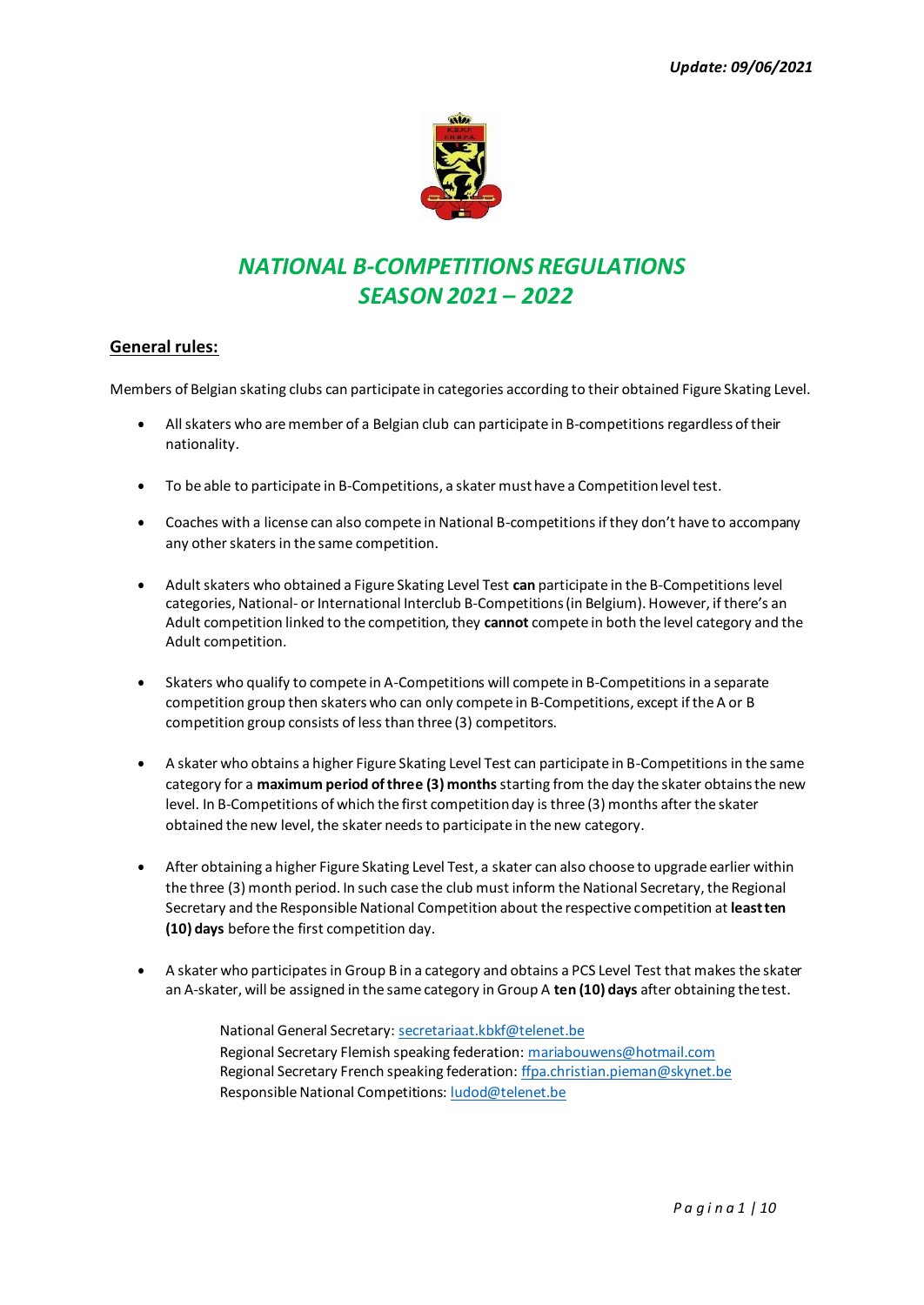#### **Combined Competitions:**

• If National B-, A- and or Adult Competitions are combined in one competition, skaters who can compete in A-Competitions **are only allowed** to compete in the A-Competition. B-competitions skaters who can also compete in Adult Competitions must make a choice in which competition they will compete in combined competition.

#### **Warm-up:**

- **Pre-Miniemen, Miniemen Girls and Boys** warm-up groups may be **maximum up to eight (8)**skaters.
- **Singles Girls and Boys for all Novice sub-categories** warm-up groups may be **maximum up to eight**  (8) skaters with a preference of six (6) skaters per warm-up group.
- **Junior and Senior Ladies and Men** may warm up together. Junior and Senior warm-up groups may be maximum up to **six** (6) skaters.
- If there are less than three Boys/Men in a category, the Boys/Men will warm up together in the first warm-up group of the Girls/Ladies. If there are three Boys/Men or more, they will warm up separately. The competition will always start with the Boys/Men.
- An on-ice line up of the skaters in a warm-up group before the actual warming up is not allowed in National B-competitions. It is only allowed in International Interclub A-competitions, Championships and the National Criterium.

#### **Price awarding ceremony:**

• National Hymns are **NOT** allowed, except at Championships and the NationalCriterium.

#### **Categories with more than 36 skaters:**

- If there are categories of more than **36** entries in National B-Competitions, these categories will be divided into two groups based on age by July  $1^{st}$  preceding the competition. Organizing Clubs can also divide into smaller groups as well using the same criteria. Categories of **18** skaters or less won't be divided.
- Clubs will enter their competitors in the categories in which they need to participate. The Belgian Federation will publish, in time, whether categories are to be divided into age groups or not. This will be published on the website [www.skatebelgium.be](http://www.skatebelgium.be/) .

#### **Organizing clubs:**

• All Belgian clubs which organize a National B-competition must put these regulations of the federation KBKF/FRBPA in their announcement for the categories for which they are valid.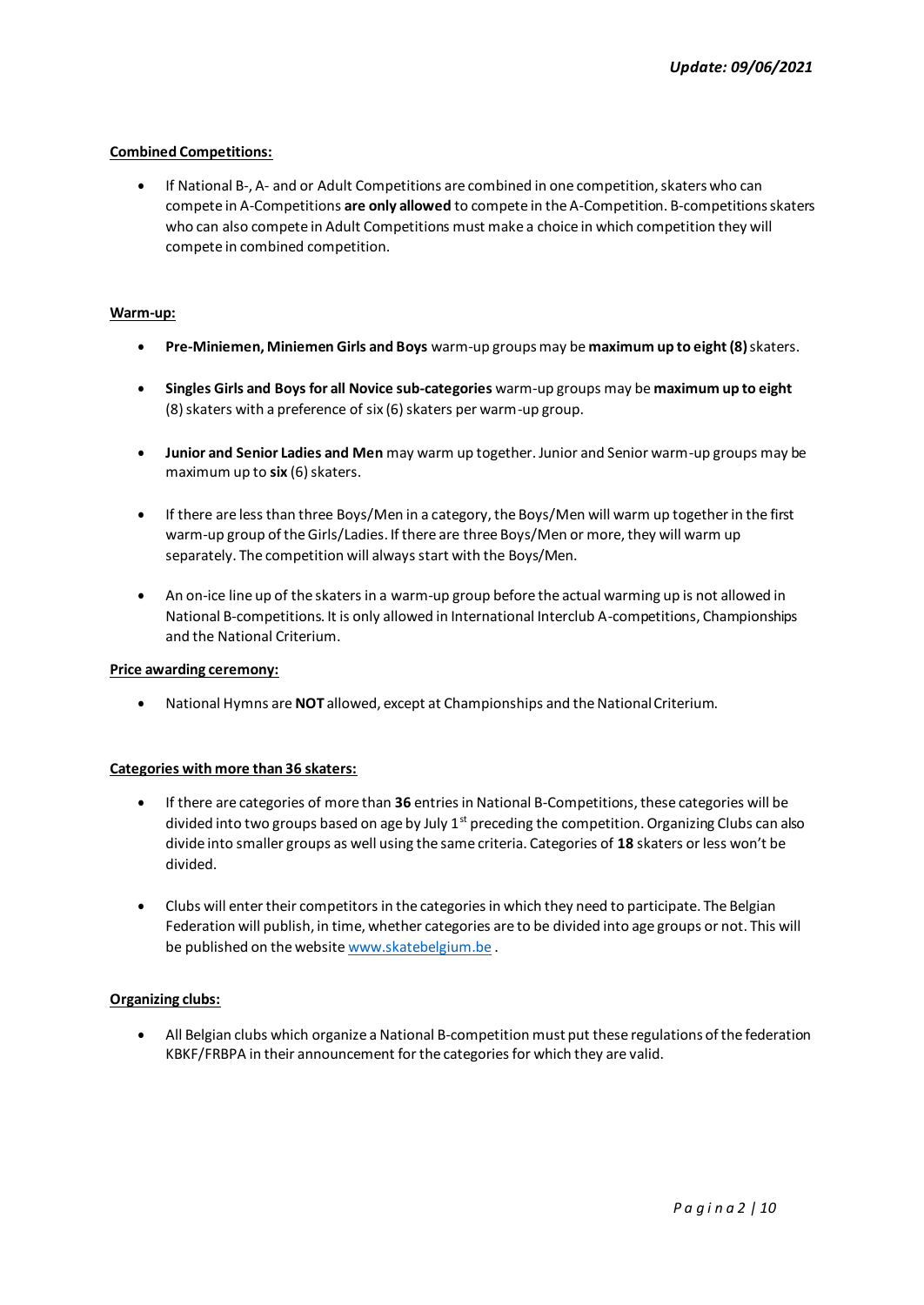## *PRE-MINIEMEN*

To compete in this Category, **Competition level** is required for a Belgian Skater.

#### **Free Skating Program for Girls & Boys**

**Duration:** 2:00 min +/- 10 sec.

**Warm-up:** 4 minutes

There will be **no** special factor for jump elements performed in the second half of the Free Program.

#### **A well-balanced Free Skating Program for Pre-Miniemen singles Girls and Boys must contain:**

#### a) Maximum of **4 jump elements for Girls and Boys.**

There may be up to one (1) jump combination.

A jump combination can contain only two (2) jumps.

Any single jump cannot be executed more than twice in total**.**

Jumps with one and a half (1-1/2) revolutions (1A) and double jumps are **NOT** permitted.

b) There must be a maximum of **two** (**2) spins of a different nature (abbreviation) One (1) position spin no change of foot only using basic position** (minimum four (4) revolutions in total) **One (1) combination spin no change of foot only using basic positions** (minimum six (6) revolutions in total).

\* (If the combination spin consists only of **two (2) basic positions**, an upright position in this combination spin must have an enhancement of arms or free leg to make it count. **It is not simply the final windup.**

In both spins flying entries are **NOT** allowed.

c) For Girls and Boys **one (1) step sequence fully covering the ice surface**. This step must contain steps and turns.

#### **The Program Components are only judged in:**

- Skating Skills
- **Performance**

**Component factor**: The multiplying factor of the Components Score is:

Free Skating: 2.5

#### **Level explanation:**

All elements, which are subject to levels, only up to **Level Base** will be counted. Any additional features will not count for Level requirements and will be ignored by the Technical Panel.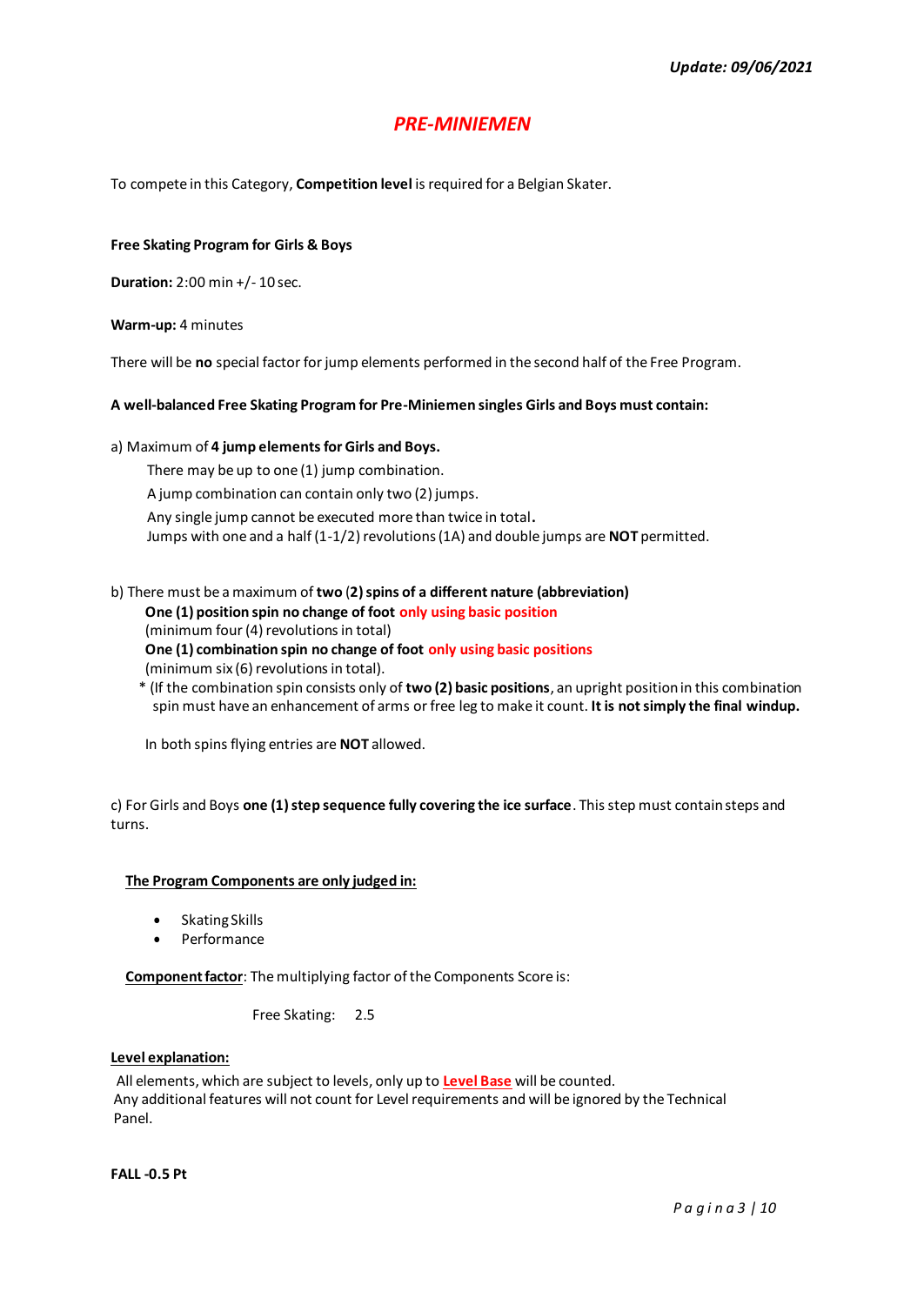## *MINIEMEN*

To compete in this Category, **Miniemen Figure Skating level** is required for a Belgian Skater.

#### **Free Skating Program for Girls & Boys**

**Duration:** 2:30 min +/- 10 sec.

**Warm-up:** 4 minutes

There will be **no** special factor for jump elements performed in the second half of the Free Program.

#### **A well-balanced Free Skating program for Miniemen singles Girls and Boys must contain:**

#### a) Maximum of **4 jump elements for Girls and Boys**.

There may be up to two (2) jump combinations or sequences.

Jump combinations can contain only two (2) jumps.

A jump sequence consists of two (2) jumps, beginning with any listed jump, immediately followed by an Axel type jump with a direct step from the landing curve of the first jump to the take-off curve of the Axel.

Any single and double jump cannot be executed more than twice in total.

#### b) There must be a maximum of **two (2) spins of a different nature (abbreviation)**

**One (1) spin combination:** a spin combination with a change of foot minimum eight (8) revolutions or without a change of foot minimum six (6) revolutions.

\* (If the combination spin consists only of **two (2) basic positions**, an upright position in this combination spin must have an enhancement of arms or free leg to make it count (**it is not simply the final windup**)

**One (1) spin with no change of position:** a spin in one position with a change of foot minimum eight (8) revolutions or without a change of foot minimum six (6) revolutions. In both spins flying entries **ARE** allowed.

c) For Girls and Boys there must be **one (1) step sequence fully utilizing the ice surface**.

#### **The Program components are only judged in:**

Skating Skills **Performance** 

**Component factor:** The multiplying factor is 2.5

#### **Level explanation:**

All elements, which are subject to levels, only features up to **Level 1** will be counted. Any additional features will not count for Level requirements and will be ignored by the Technical Panel.

Skaters can earn a bonus for jumps that are achieved in the Free skating Program. To be eligible for bonus points, jumps must be fully rotated or landed on a quarter (q) and must be in accordance with the Free Skating requirements and the repetition rules for jumps. Jumps can be performed as a solo jump, or in combination or jump sequence. Jumps that are identified by the Technical Panel as under-rotated (<), downgraded (<<), with wrong edge (e) or have a fall or being identified as invalid element (\*) are not eligible to receive bonus points.

In the Free Skating Program , a maximum of **one (1) bonus** point can be achieved: **one (1) bonus point for one (1) single Axel OR one (1) bonus point for one (1) double jump**.

In case of jump combinations or jump sequences, all jumps eligible for a bonus point in accordance with the above regulations and limitations can receive bonus points.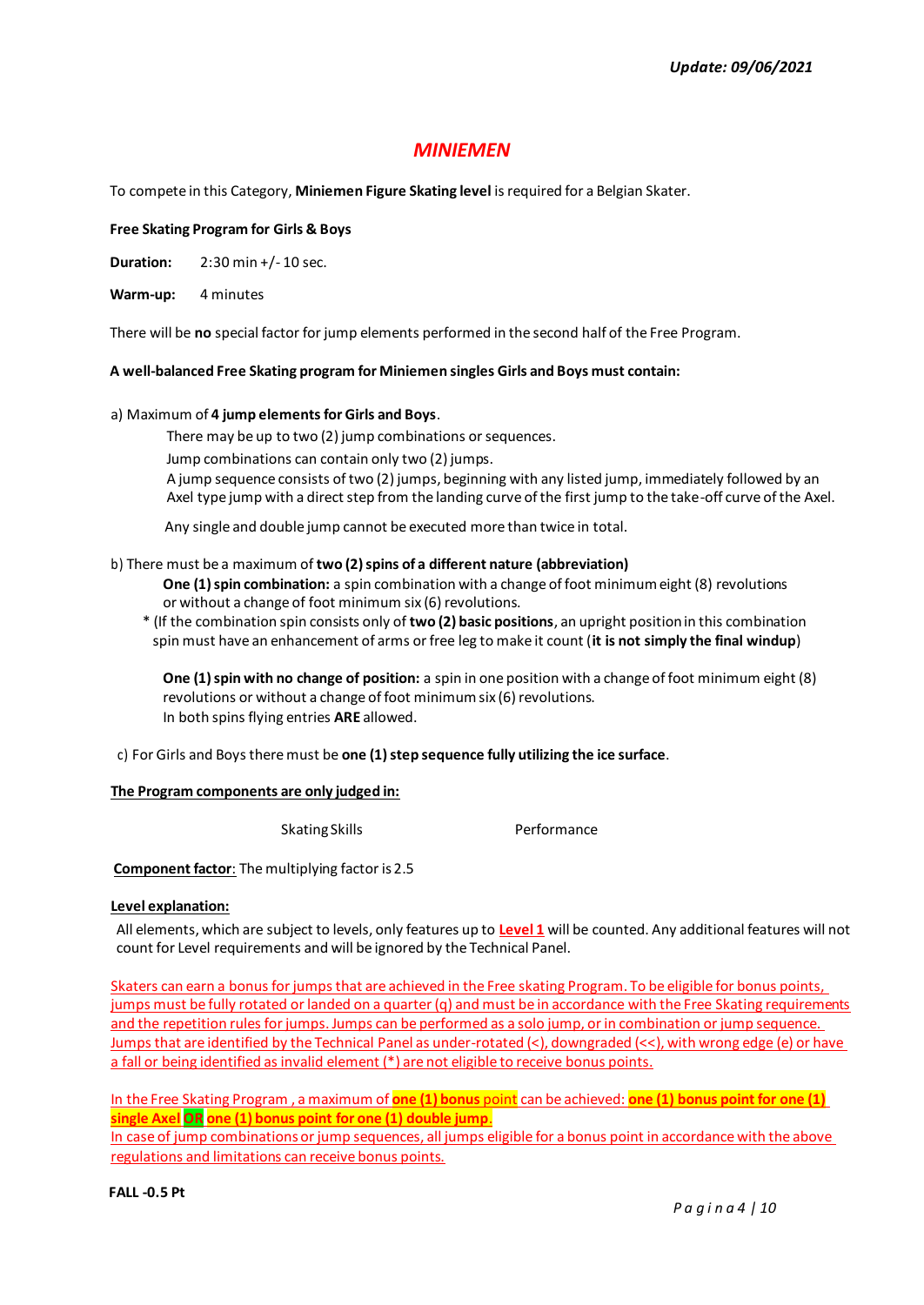# *BASIC NOVICE*

To compete in this Category, **Basic Novice Figure Skating level** is required for a Belgian Skater.

#### **Free Skating Program for Girls & Boys:**

In accordance with ISU communication 2396 Single Basic Novice (or subsequent updates)

**Duration:** 2:30 min +/- 10 sec.

**Warm-up:** 4 minutes

There will be **no** special factor for jump elements performed in the second half of the Free Program.

#### **The Program components are only judged in:**

- Skating Skills
- Performance

**Component factor**: The multiplying factor is 2.5

#### **Level explanation:**

All elements, which are subject to levels, only features up to **Level 2** will be counted. Any additional features will not count for Level requirements and will be ignored by the Technical Panel.

Skaters can earn a bonus for jumps that are achieved in the Free skating Program. To be eligible for bonus points, jumps must be fully rotated or landed on the quarter (q) and must be in accordance with the Free Skating requirements and the repetition rules for jumps. Jumps can be performed as a solo jump, or in combination or jump sequence. Jumps that are identified by the Technical Panel as under-rotated (<), downgraded (<<),or have a fall or being identified as invalid element (\*) are not eligible to receive bonus points.

In the Free Skating Program , a maximum of **one(1) bonus point** can be achieved: **one (1) bonus point for one (1) double Axel.**

In case of jump combinations or jump sequences, all jumps eligible for a bonus point in accordance with the above regulations and limitations can receive bonus points.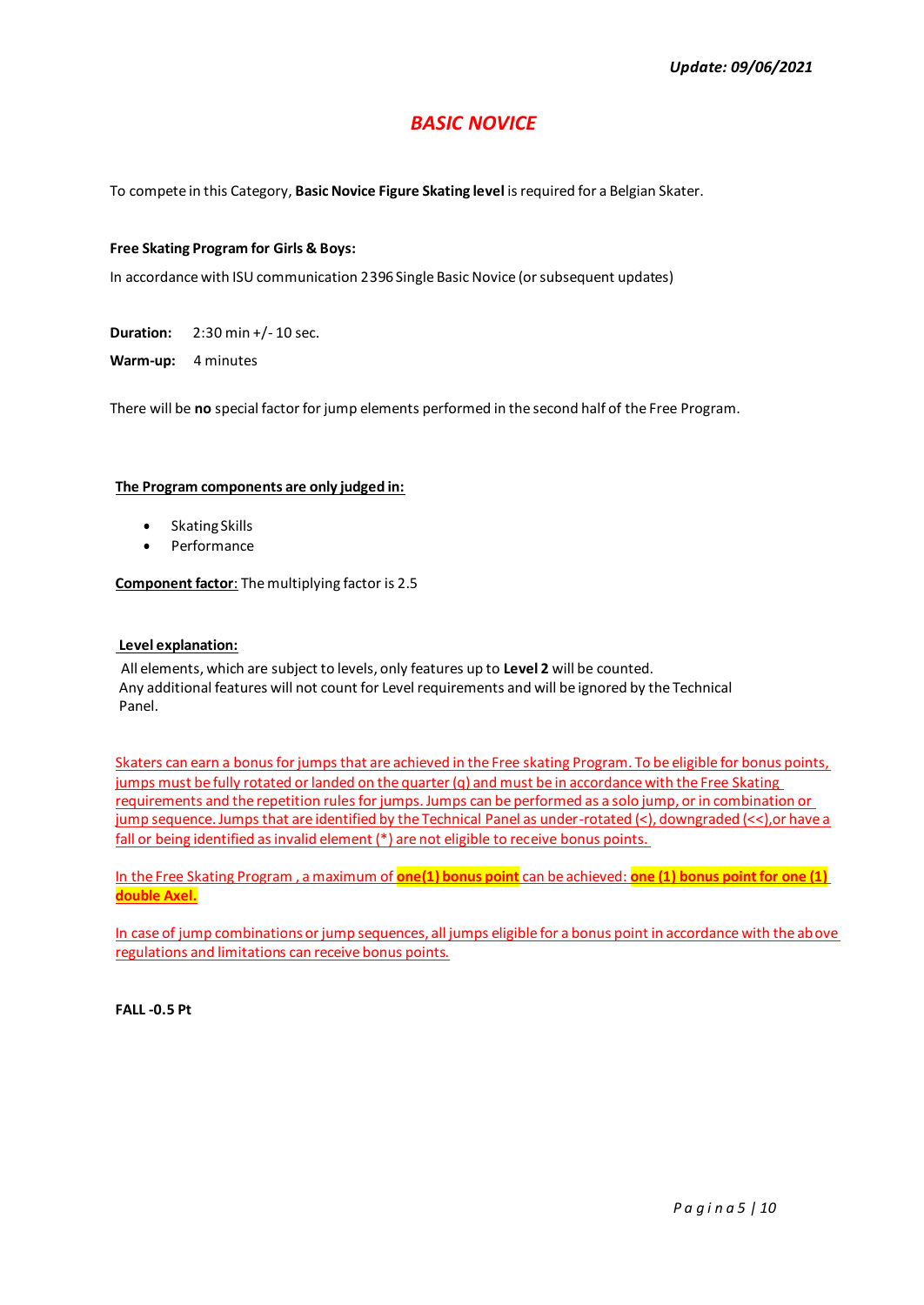# *INTERMEDIATE NOVICE*

To compete in this Category, **Intermediate Novice Figure Skating level** is required for a Belgian Skater.

#### **Free Skating Program for Girls & Boys**:

In accordance with ISU communication 2396 Single Intermediate Novice (or subsequent updates)

**Duration:** 3:00 min +/- 10 sec. **Warm-up:** 5 minutes

There will be **no** special factor for jump elements performed in the second half of the Free Program.

#### **The Program Components are only judged in:**

- Skating Skills
- Performance
- **Interpretation**

#### **Component factor**:

Free Skating: 1.7 for Girls 2.0 for Boys

#### **Level explanation:**

All elements, which are subject to levels, only features up to **Level 2** will be counted. Any additional features will not count for Level requirements and will be ignored by the Technical Panel.

Skaters can earn a bonus for jumps that are achieved in the Free skating Program. To be eligible for bonus points, jumps must be fully rotated or landed on the quarter (q) and must be in accordance with the Free Skating requirements and the repetition rules for jumps. Jumps can be performed as a solo jump, or in combination or jump sequence. Jumps that are identified by the Technical Panel as under-rotated (<), downgraded (<<) or have a fall or being identified as invalid element (\*) are not eligible to receive bonus points.

In the Free Skating Program , a maximum of **one(1) bonus point** can be achieved: **one (1) bonus point for one (1) double Axel.**

In case of jump combinations or jump sequences, all jumps eligible for a bonus point in accordance with the above regulations and limitations can receive bonus points.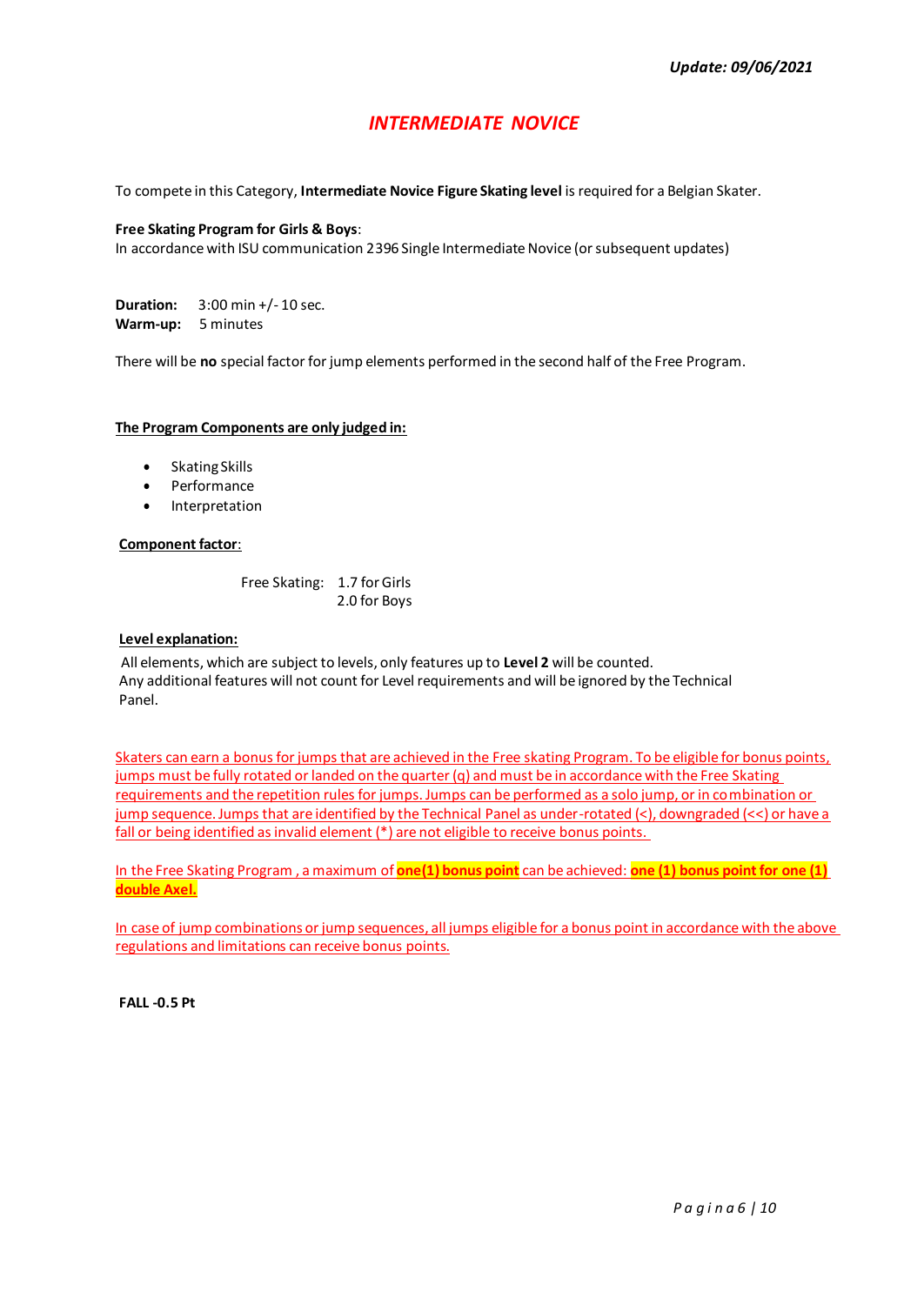# *ADVANCED NOVICE*

To compete in this Category, **Advanced Novice Figure Skating level** is required for a Belgian Skater.

#### **Free Skating Program for Girls and Boys**:

In accordance with ISU communication 2396 Single Skating Advanced Novice (or subsequent updates).

**Duration:** 3:00 min +/- 10 sec.

**Warm-up:** 5 minutes

There will be **no** special factor for jump elements performed in the second half of the Free Skating Program.

#### **The Program Components are only judged in:**

- Skating Skills
- **Transitions**
- **Performance**
- Interpretation

**Component factor**: The multiplying factor of the components Score is:

Free Skating: 1.6 for Girls 1.8 for Boys

#### **Level explanation:**

All elements, which are subject to levels, only features up to **Level 3** will be counted. Any additional features will not count for Level requirements and will be ignored by the Technical Panel.

Skaters can earn a bonus for jumps that are achieved in the Free skating Program. To be eligible for bonus points, jumps must be fully rotated or landed on the quarter (q) and must be in accordance with the Free Skating requirements and the repetition rules for jumps. Jumps can be performed as a solo jump, or in combination or jump sequence. Jumps that are identified by the Technical Panel as under-rotated (<), downgraded (<<), with wrong edge (e) or have a fall or being identified as invalid element (\*) are not eligible to receive bonus points.

In the **Free** Skating, a **maximum of three (3) bonus points** can be achieved: **one (1) bonus point** for **one (1) Double Axel** and **one (1) bonus point** for **each any two (2) different Triple jumps**.

In case of jump combinations or jump sequences, all jumps eligible for a bonus point in accordance with the above regulations and limitations can receive bonus points.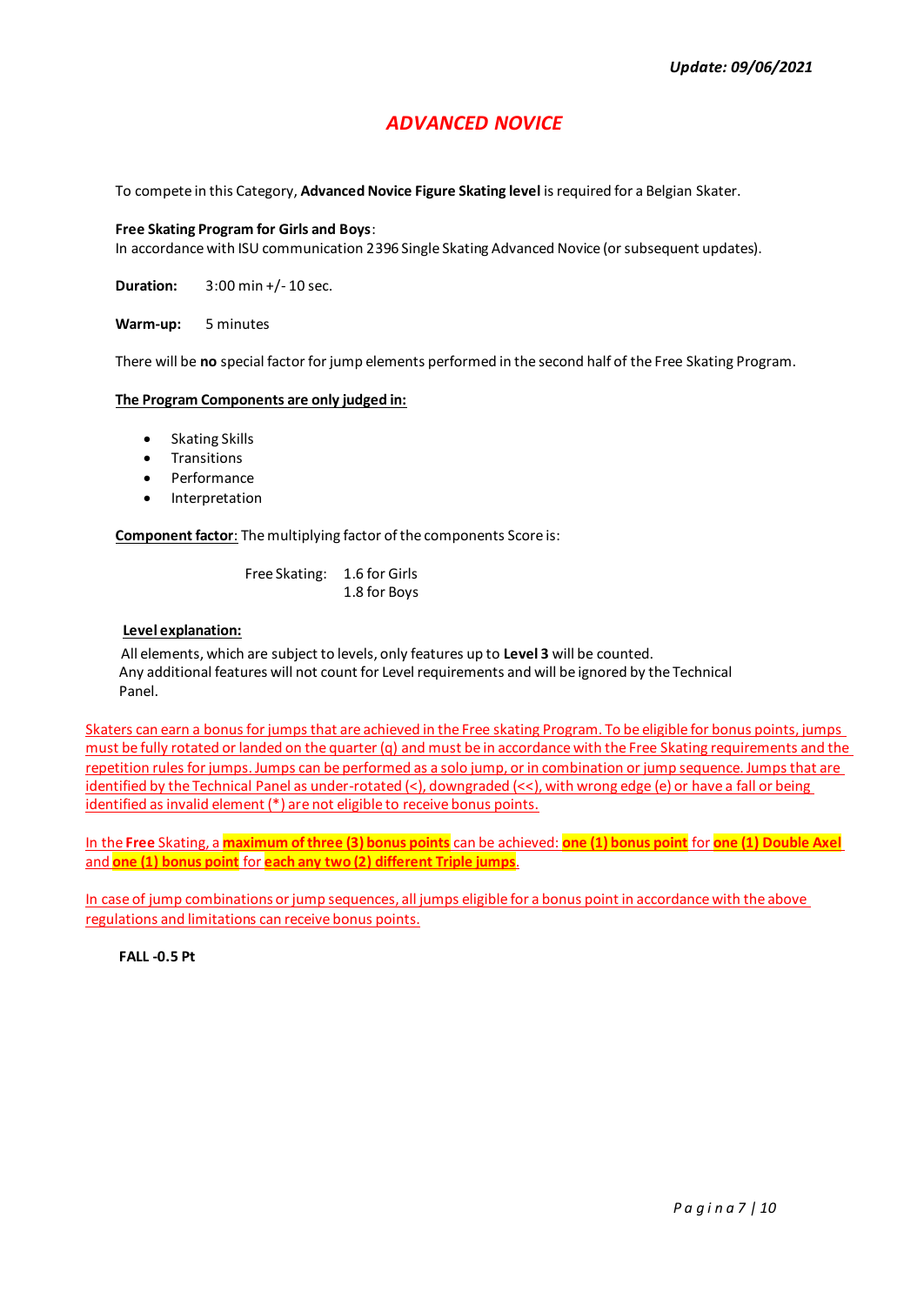# *JUNIOR*

To compete in this Category, **Junior Figure Skating level** is required for a Belgian Skater.

#### **Free Skating Program for Ladies and Men**:

The required elements to be skated are those listed in ISU Technical Rules Single & Pair Skating 2018 Rule 612 and the respective ISU communication. Special attention should be paid to the "well balanced program" and the element value.

**Duration:** 3:30 min +/- 10 sec

**Warm-up:** 6 minutes

**Special factor in Free Skating Program:** In accordance with ISU Rule 353 paragraph 1 h) - (IV) in ISU Technical Rules Singles & Pair Skating 2018

#### **The program components:**

- Skating Skills
- **Transition**
- Performance
- Composition
- Interpretation

**Component factor:** In accordance with ISU Rule 353, paragraph 1 m) the multiplying factor of the Components Score is:

> Free Skating: 1.6 for Ladies 2.0 for Men

#### **Level explanation:**

All elements, which are subject to levels, only features up to **Level 4** will be counted. Any additional features will not count for Level requirements and will be ignored by the Technical Panel.

**FALL -1.0 Pt**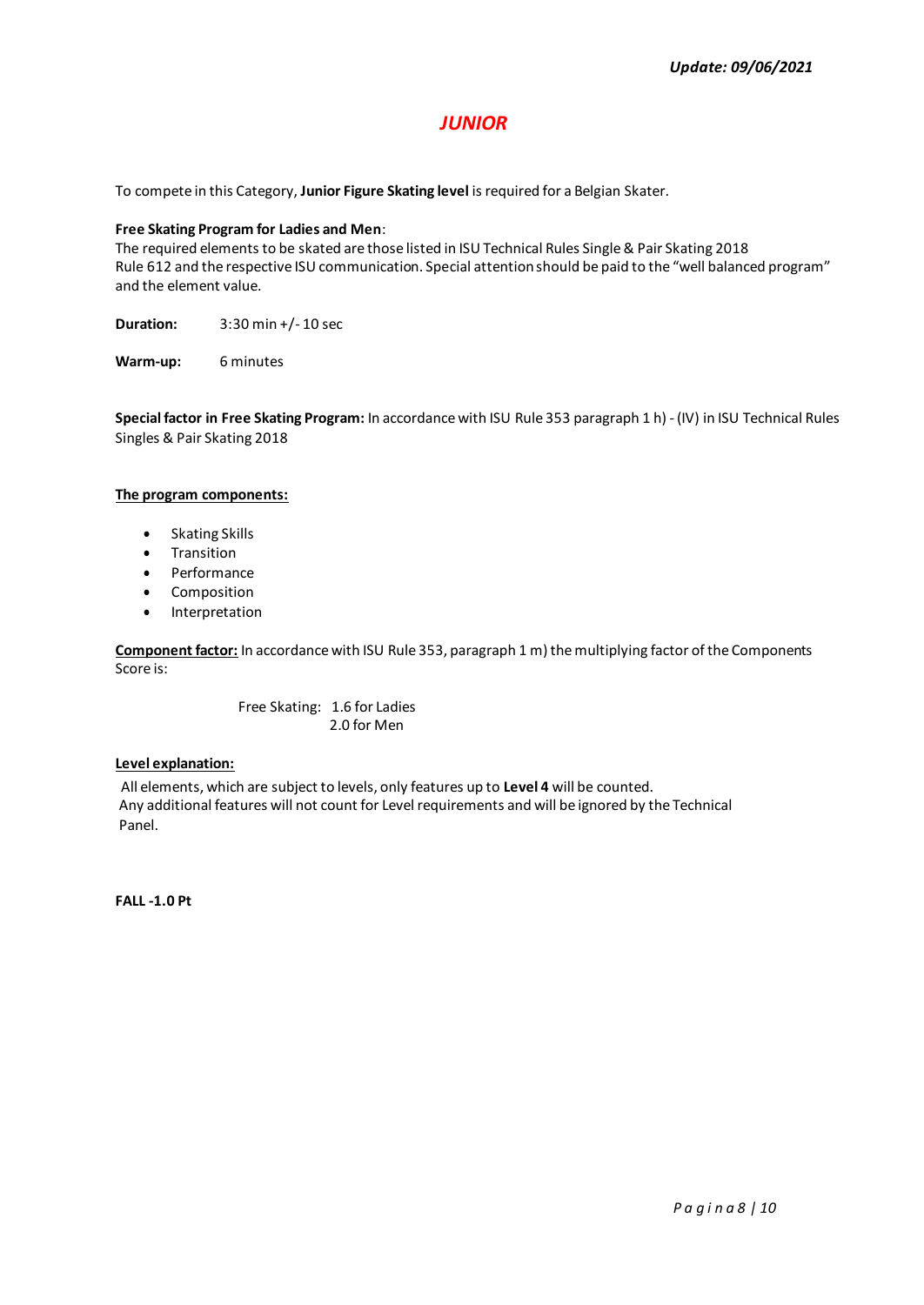## *SENIOR*

To compete in this category**, Senior Figure Skating level** is required for a Belgian Skater.

#### **Free Skating Program for Ladies and Men**

The required elements to be skated are those listed in ISU Technical Rules Single & Pair Skating 2018 Rule 612 and the respective ISU communication. Special attention should be paid to the "well balanced program" and the element value.

**Duration:** 4:00 min +/- 10 sec.

**Warm-up:** 6 minutes

**Special factor in Free Skating Program:** In accordance with ISU Rule 353 paragraph 1 h) - (IV) in ISU Technical Rules Singles & Pair Skating 2018

#### **The program components:**

- Skating Skills
- Transition
- Performance
- Composition
- Interpretation

**Component factor:** In accordance with ISU rule 353, paragraph 1 m) the multiplying factor of the Components Score is:

> Free Skating: 1.6 for Ladies 2.0 for Men

#### **Level explanation:**

All elements, which are subject to levels, only features up to **Level 4** will be counted. Any additional features will not count for Level requirements and will be ignored by the Technical Panel.

**Increase deduction for multiple falls in Senior Single Skating:** -1.0 for the first and second fall, -2.0 for the third and fourth falls, -3.0 for the fifth and any further fall.